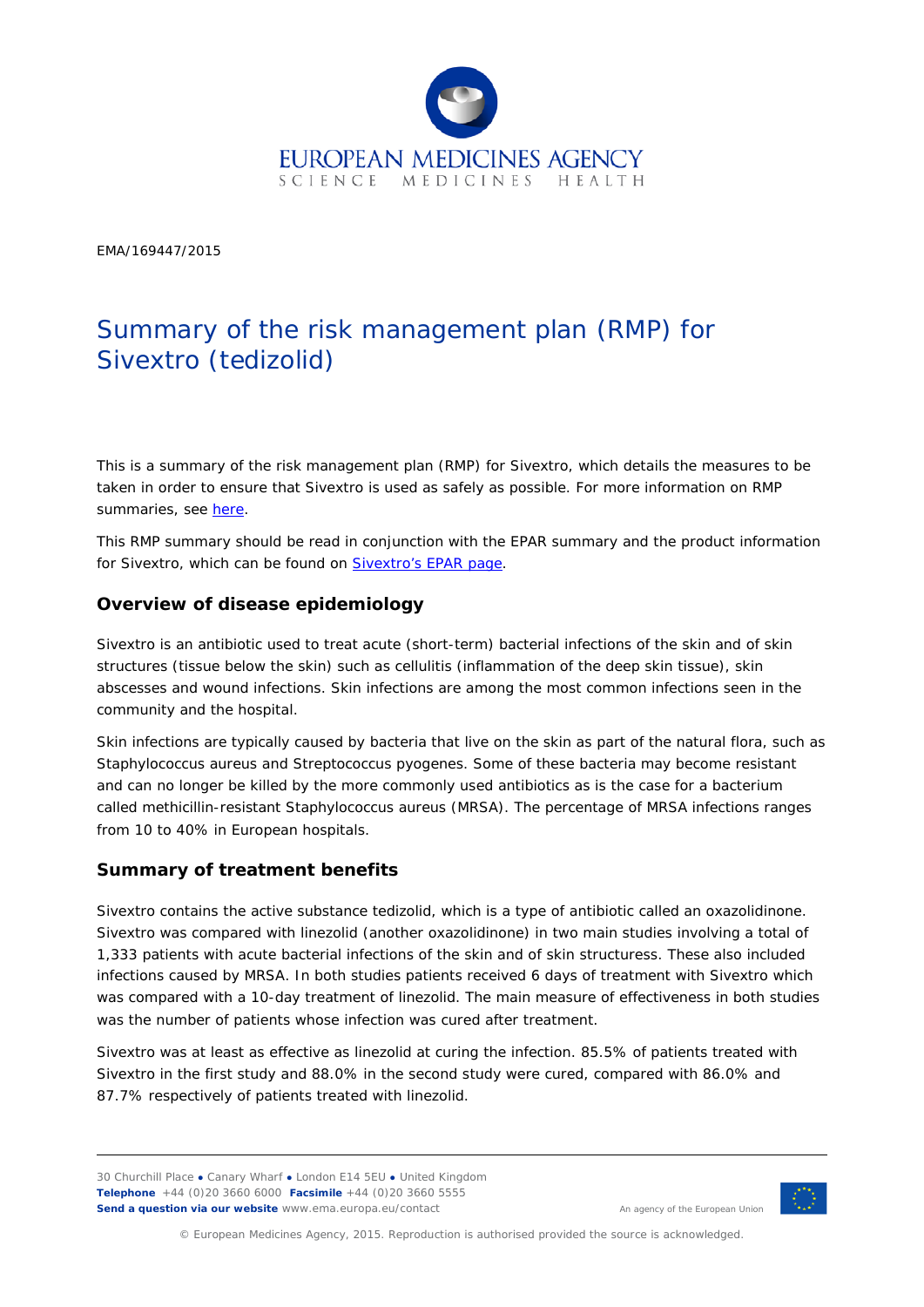## **Unknowns relating to treatment benefits**

In the main studies, most (85%) patients were white adults under 65 years of age, only a minority (8%) of patients were diabetic, and less than 2% of patients were HIV positive. There are no efficacy data in patients with a weakened immune system (e.g., low white blood cells/severe immunosuppression). Safety and efficacy of Sivextro when administered for longer than 6 days have not been established.

## **Summary of safety concerns**

#### *Important identified risks*

| <b>Risk</b>                                                                                                                                                                                                                                                                      | What is known                                                                                                                                                                                                                                                                                                                                                                                                                                                                                                                                                                                                                                                                                                                                 | Preventability                                                                                                                                                                                                                                                                                                                                                                                                                                                                                                                                                                                                                                                                                                                                                                                                                             |  |  |
|----------------------------------------------------------------------------------------------------------------------------------------------------------------------------------------------------------------------------------------------------------------------------------|-----------------------------------------------------------------------------------------------------------------------------------------------------------------------------------------------------------------------------------------------------------------------------------------------------------------------------------------------------------------------------------------------------------------------------------------------------------------------------------------------------------------------------------------------------------------------------------------------------------------------------------------------------------------------------------------------------------------------------------------------|--------------------------------------------------------------------------------------------------------------------------------------------------------------------------------------------------------------------------------------------------------------------------------------------------------------------------------------------------------------------------------------------------------------------------------------------------------------------------------------------------------------------------------------------------------------------------------------------------------------------------------------------------------------------------------------------------------------------------------------------------------------------------------------------------------------------------------------------|--|--|
| Myelosuppression:<br>decreases blood<br>platelets (cells that<br>help form clots to<br>prevent bleeding),<br>decreased<br>haemoglobin (part<br>of red blood cells<br>responsible for<br>transporting<br>oxygen), and<br>decreased<br>neutrophils (a type<br>of white blood cell) | A medicine similar in structure to<br>Sivextro called linezolid is known to<br>cause these side effects when used<br>for a long period (typically more<br>than 2 weeks). In clinical trials with<br>Sivextro, anaemia (decreased levels<br>of haemoglobin in the blood) was<br>reported in 6 out of 1,000 patients,<br>and decreased white blood cell<br>counts in 1 out of 1,000 patients.                                                                                                                                                                                                                                                                                                                                                   | Sivextro should not be taken for longer<br>than the recommended duration of<br>6 days after which the risk of side effects<br>on the blood may increase.                                                                                                                                                                                                                                                                                                                                                                                                                                                                                                                                                                                                                                                                                   |  |  |
| Antibiotic-associated<br>diarrhoea (C.<br>difficile-associated<br>diarrhoea, CDAD)                                                                                                                                                                                               | Antibiotic-associated diarrhoea<br>refers to diarrhoea that develops in<br>a person who is taking or recently<br>took antibiotics. Some antibiotics<br>can decrease protective normal<br>bacteria in the gut, and when this<br>happens, harmful bacteria may be<br>able to multiply and cause<br>symptoms such as cramping pain,<br>fever, and diarrhoea, sometimes<br>occurring more than 2 months after<br>receiving antibiotic treatment. One<br>of the most serious causes of<br>antibiotic-associated diarrhea is<br>infection with a bacterium,<br>Clostridium difficile, which can<br>occasionally be severe in some<br>patients if not treated promptly.<br>Only 1 case of antibiotic-associated<br>CDAD has been reported to date in | Ensuring that antibiotics are only used<br>when necessary will limit cases of<br>antibiotic-associated diarrhoea. The<br>spread of the bacteria causing CDAD can<br>be reduced with careful handwashing<br>and isolation of infected patients.<br>Patients should tell their doctor or<br>pharmacist if they are suffering from<br>diarrhoea before they take Sivextro or if<br>they have suffered from diarrhoea whilst<br>taking antibiotics in the past.<br>Patients should contact their doctor<br>straight away if they suffer from<br>diarrhoea during or after Sivextro<br>treatment. However, no treatment<br>should be taken by the patient to treat<br>their diarrhoea without first checking<br>with their doctor. If CDAD is confirmed,<br>the doctor should discontinue Sivextro,<br>start supportive measures and antibiotic |  |  |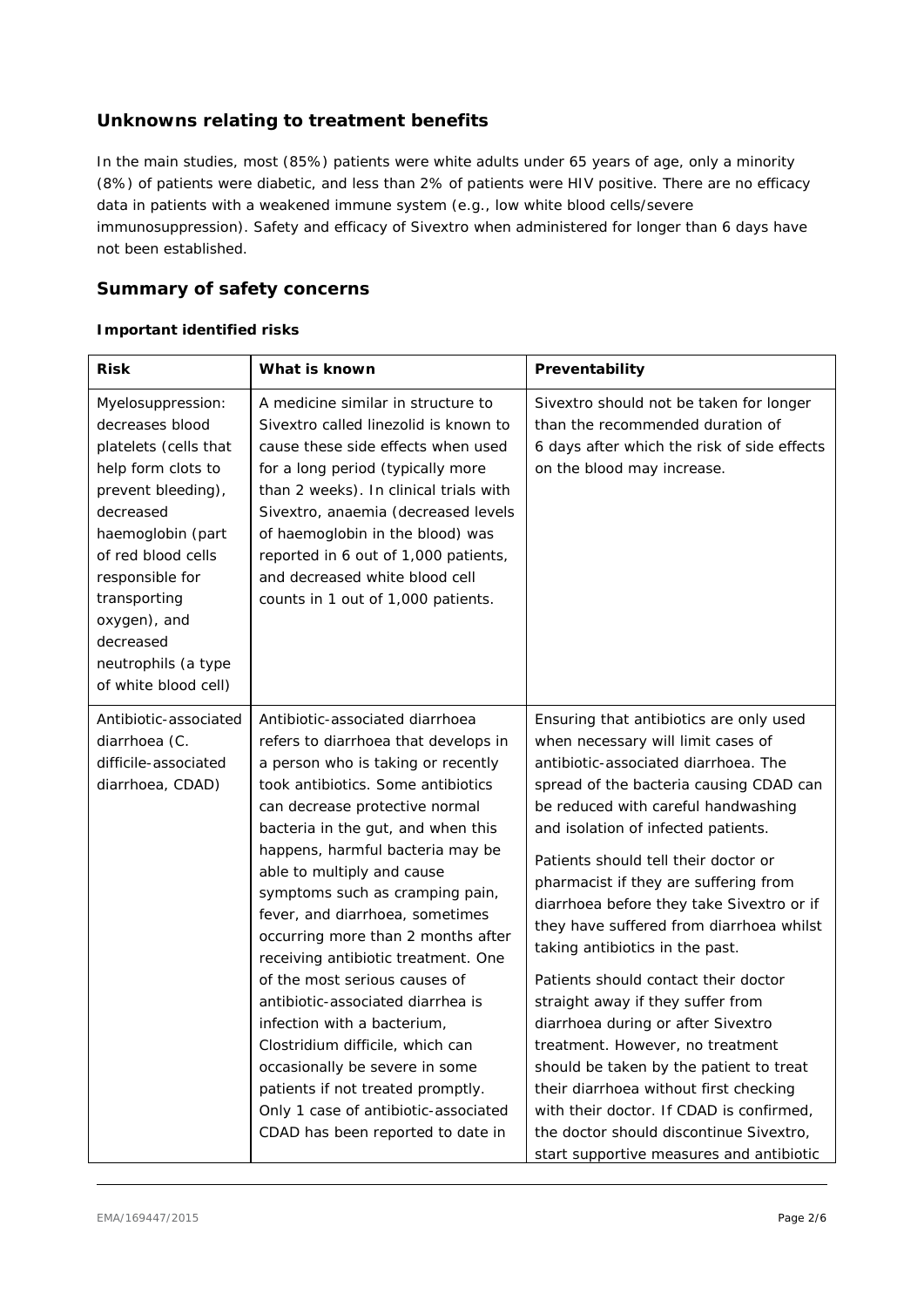| Risk | What is known                  | Preventability                           |  |  |
|------|--------------------------------|------------------------------------------|--|--|
|      | clinical trials with Sivextro. | treatment for C. difficile may be given. |  |  |

## *Important potential risks*

| <b>Risk</b>                                                                                                                               | What is known                                                                                                                                                                                                                                                                                                                                                                                                                                                                                                                                                                                                  |  |
|-------------------------------------------------------------------------------------------------------------------------------------------|----------------------------------------------------------------------------------------------------------------------------------------------------------------------------------------------------------------------------------------------------------------------------------------------------------------------------------------------------------------------------------------------------------------------------------------------------------------------------------------------------------------------------------------------------------------------------------------------------------------|--|
| Serotonin syndrome<br>(serious symptoms<br>affecting the nervous<br>system caused by<br>increased levels of<br>serotonin in the<br>brain) | Linezolid, an antibiotic similar to Sivextro has been associated with serotonin<br>syndrome when taken together with some other medicines (e.g., some<br>antidepressants). Serotonin syndrome is a serious condition and symptoms<br>can include high fevers, shivering, sweating, tremors (shakiness), confusion,<br>agitation, rigidity, and loss of coordination. Tests carried out so far do not<br>suggest a similar risk with Sivextro; however, potential interactions between<br>Sivextro and other medicines that increase serotonin levels in the blood have<br>not been studied in clinical trials. |  |
| Development of<br>antibiotic resistance<br>(when bacteria are<br>able to survive after<br>treatment with one or<br>more antibiotics)      | There are no data from clinical trials on the risk of resistance of bacteria to<br>Sivextro in patients. Prescribing Sivextro in the absence of a proven or<br>strongly suspected bacterial infection increases the risk of the development of<br>drug-resistant bacteria. Doctors are therefore advised to consider official<br>guidance on the appropriate use of antibiotics when considering prescribing<br>Sivextro.                                                                                                                                                                                      |  |
| Risk for nerve<br>damage and vision<br>problems from long<br>term use                                                                     | Prolonged use of linezolid, an antibiotic similar to Sivextro, has been<br>associated with changes in vision and changes in sensation in hands or feet<br>(tingling pain or loss of sensation). No nerve or vision problems were observed<br>in experimental models with Sivextro. These effects are unlikely to occur with<br>the recommended dose duration of 6 days.                                                                                                                                                                                                                                        |  |
| Risk for lactic acidosis<br>(a build-up of lactic<br>acid in the blood)<br>from long term use                                             | Prolonged use of linezolid, an antibiotic similar to Sivextro, has been<br>associated with build-up of lactic acid in the blood, often causing nausea<br>(feeling sick) or vomiting. These effects are unlikely to occur with the<br>recommended dose duration of 6 days.                                                                                                                                                                                                                                                                                                                                      |  |

#### *Missing information*

| <b>Risk</b>                                 | What is known                                                                                                                                                                                                                                                                                                                                                                                                                                           |
|---------------------------------------------|---------------------------------------------------------------------------------------------------------------------------------------------------------------------------------------------------------------------------------------------------------------------------------------------------------------------------------------------------------------------------------------------------------------------------------------------------------|
| Prolonged treatment<br>for more than 7 days | The longest duration Sivextro has been given for in clinical trials was 7 days.<br>There are no data to assess the potential risks of prolonged treatment with<br>Sivextro for more than 7 days for complicated or chronic (long-term) skin/soft<br>tissue structure infections (e.g. diabetic foot infections, bedsores, vascular<br>ulcers, gangrene, etc.). The recommended duration of use is 6 days and<br>Sivextro should not be used for longer. |
| Treatment of<br>infections of the skin      | Patients with low blood cell counts or weakened immune systems were not<br>studied in clinical trials, thus the effectiveness of Sivextro in such patients is                                                                                                                                                                                                                                                                                           |
| or under the skin in                        | not known. In an experimental model of infection, the antibacterial activity of                                                                                                                                                                                                                                                                                                                                                                         |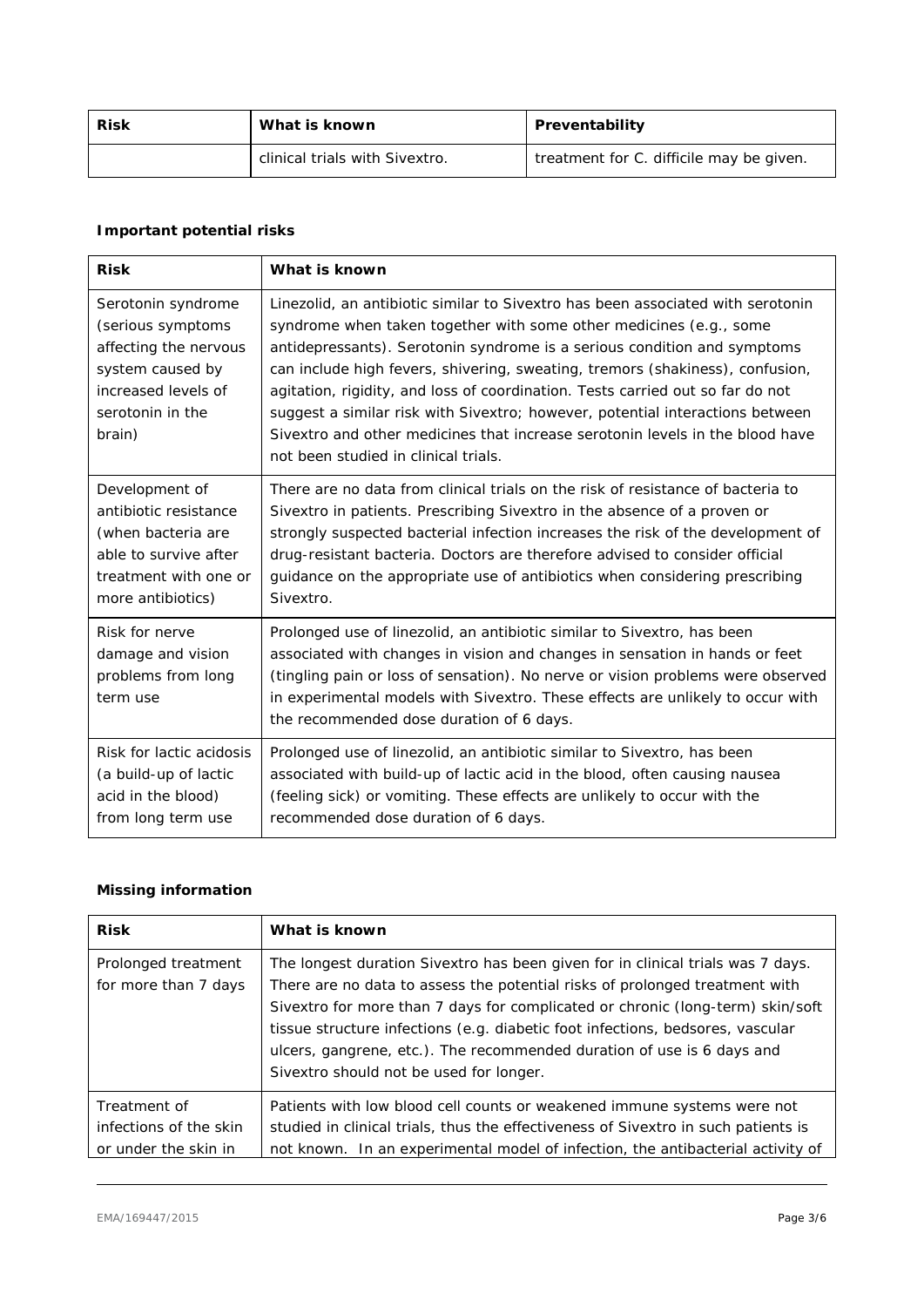| <b>Risk</b>                                                                                                                                                                                                                                                                      | What is known                                                                                                                                                                                                                                                                                                                                                                                                                                                                                                                                                                                                                                                                                                                                          |  |  |
|----------------------------------------------------------------------------------------------------------------------------------------------------------------------------------------------------------------------------------------------------------------------------------|--------------------------------------------------------------------------------------------------------------------------------------------------------------------------------------------------------------------------------------------------------------------------------------------------------------------------------------------------------------------------------------------------------------------------------------------------------------------------------------------------------------------------------------------------------------------------------------------------------------------------------------------------------------------------------------------------------------------------------------------------------|--|--|
| patients with severely<br>weakened immune<br>system (e.g., low<br>white blood cells, or<br>transplant patients)                                                                                                                                                                  | Sivextro was reduced in the absence of white blood cells. Alternative<br>antibiotics should be considered when treating patients with very low levels of<br>white blood cells.                                                                                                                                                                                                                                                                                                                                                                                                                                                                                                                                                                         |  |  |
| Pregnant or<br>breastfeeding women                                                                                                                                                                                                                                               | There are no data from the use of Sivextro in pregnant women. As a<br>precaution, Sivextro should not be used during pregnancy.                                                                                                                                                                                                                                                                                                                                                                                                                                                                                                                                                                                                                        |  |  |
|                                                                                                                                                                                                                                                                                  | It is unknown whether tedizolid passes into breast milk of women<br>administered Sivextro. A decision must be made as to whether to stop<br>breastfeeding or to stop Sivextro, taking into account the benefits and risks of<br>treatment and of breastfeeding for the mother and child.                                                                                                                                                                                                                                                                                                                                                                                                                                                               |  |  |
| Treatment of elderly<br>patients, diabetic<br>patients and patients<br>with polymicrobial<br>infections (infections<br>caused by more than<br>one type of bacteria,<br>such as traumatic<br>wounds, bite wounds,<br>major abscesses,<br>$etc.$ )                                 | No dosage adjustment of Sivextro is necessary in elderly patients. Based on<br>safety data in 81 elderly patients, safety was similar to the safety in adults<br>(18-64 years old). A total of 30 diabetic patients with acute bacterial skin<br>infections were enrolled in uncontrolled studies with Sivextro in doses of 200<br>mg or more by mouth for 5-7 days, and 58 patients with diabetes were<br>studied in Phase 3 controlled studies with Sivextro 200 mg by mouth or<br>injection into a vein for 6 days. The amount of tedizolid in the blood was<br>similar between diabetic versus non-diabetic patients in a clinical study. There<br>were few patients enrolled with these kinds of polymicrobial infections in<br>clinical studies. |  |  |
| <b>Potential for Sivextro</b><br>to affect medicines<br>that are broken down<br>by an enzyme called<br>CYP 3A4 or<br>medicines that are<br>removed from cells<br>by breast cancer<br>resistance protein<br>(BCRP) or organic<br>anion transporting<br>polypeptide (OATP-<br>1B1) | In vitro studies showed that Sivextro could induce the enzyme CYP 3A4 which<br>could potentially accelerate the way other medicines are broken down in the<br>body and thereby reducing their effectiveness. There are no clinical data to<br>assess the potential risk for interactions between Sivextro and other medicines<br>which are broken down by the enzyme CYP 3A4.                                                                                                                                                                                                                                                                                                                                                                          |  |  |
|                                                                                                                                                                                                                                                                                  | Experimental studies showed that Sivextro blocks BCRP and OATP-1B1 which<br>could lead to increased blood levels of medicines (e.g. imatinib, lapatinib,<br>statins such as pitavastatin, rosuvastatin, atorvastatin, fluvastatin, and<br>lovastatin; sulfasalazine, topotecan, repaglinide, bosentan, valsartan,<br>olmesartan, and glyburide) that are removed from cells by these routes.<br>However, there are no clinical data to assess the potential risk for these type<br>of interactions. If possible, temporarily stopping the other medicine should be<br>considered during the 6 days of treatment with Sivextro.                                                                                                                         |  |  |
| Potential for Sivextro<br>to cause heart beat<br>irregularities in<br>people with pre-<br>existing heart disease                                                                                                                                                                 | There were some changes in the electrocardiograms (ECGs) in a few patients<br>with heart failure or other conditions that may increase the chances of having<br>a more serious heart rhythm problem. No patients developed heart problems<br>due to Sivextro in clinical trials, but the potential risk needs to be evaluated<br>further in clinical experience.                                                                                                                                                                                                                                                                                                                                                                                       |  |  |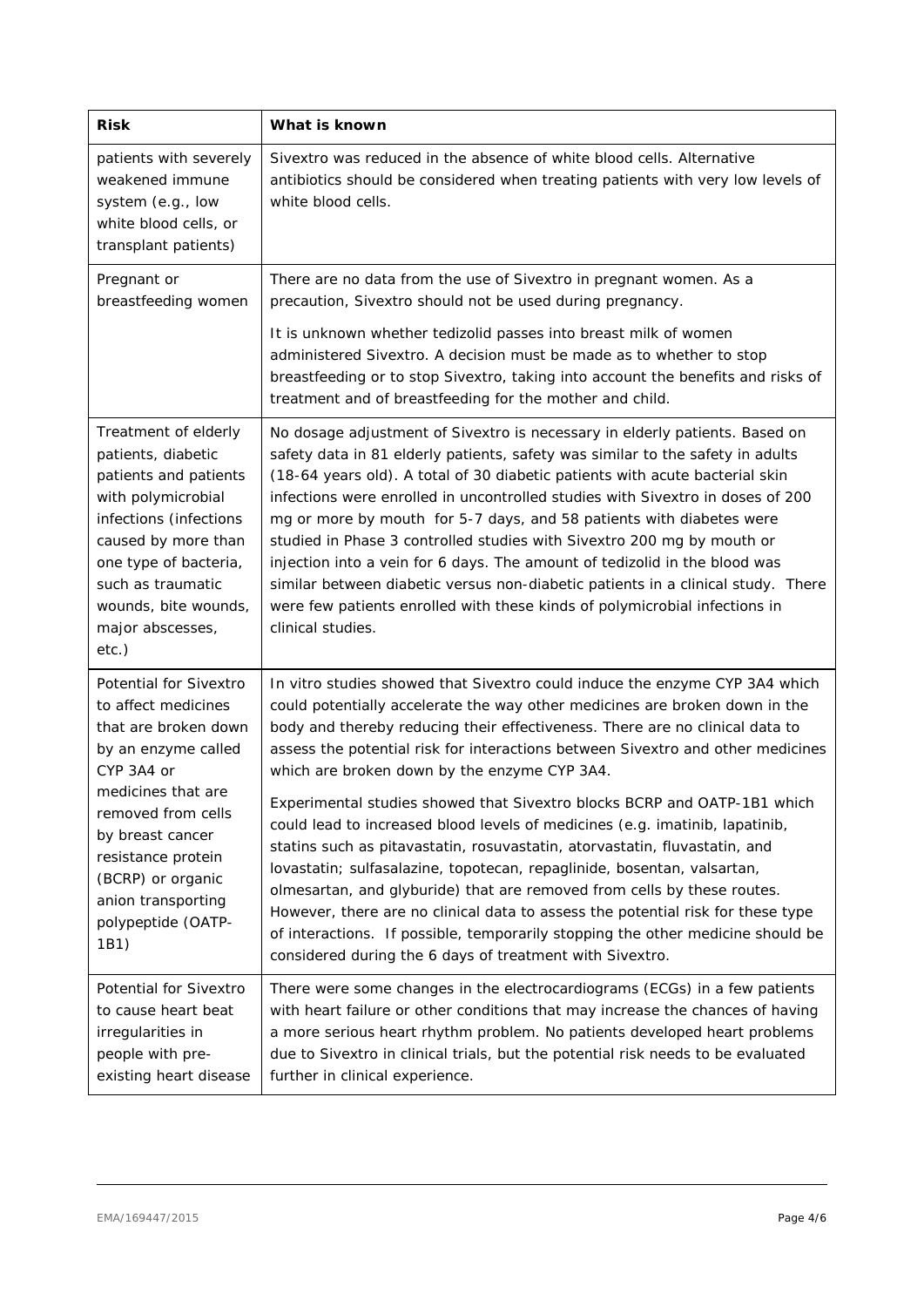## **Summary of risk minimisation measures by safety concern**

All medicines have a summary of product characteristics (SmPC) which provides physicians, pharmacists and other healthcare professionals with details on how to use the medicine, and also describes the risks and recommendations for minimising them. Information for patients is available in lay language in the package leaflet. The measures listed in these documents are known as 'routine risk minimisation measures'.

The SmPC and the package leaflet are part of the medicine's product information. The product information for Sivextro can be found on **Sivextro's EPAR page**.

This medicine has no additional risk minimisation measures.

## **Planned post-authorisation development plan**

| Study/activity<br>(including study<br>number)                                                                                              | <b>Objectives</b>                                                                                                            | <b>Safety concerns</b><br>/efficacy issue<br>addressed                                                                                                                          | <b>Status</b>                                                      | <b>Planned date for</b><br>submission of<br>(interim and)<br>final results |
|--------------------------------------------------------------------------------------------------------------------------------------------|------------------------------------------------------------------------------------------------------------------------------|---------------------------------------------------------------------------------------------------------------------------------------------------------------------------------|--------------------------------------------------------------------|----------------------------------------------------------------------------|
| Long Term Safety<br>Study Of Tedizolid<br>Phosphate In The<br>Treatment Of<br>Serious Gram<br>Positive Infections                          | To study the safety<br>of tedizolid when it is<br>administered as<br>long-term treatment<br>for Gram-positive<br>infections. | Long-term safety and<br>potential for adverse<br>effects on the blood,<br>nerve damage, vision<br>problems, or problems<br>caused by a build-up of<br>lactic acid in the blood. | Planned                                                            | Final report<br>planned 2Q 2018                                            |
| Five-year in vitro<br>surveillance study                                                                                                   | Evaluate the<br>potential for<br>emergence of drug<br>resistance in clinical<br>Gram-positive<br>isolates.                   | Monitor cross-<br>resistance between<br>linezolid and tedizolid<br>mediated by L3 or L4<br>ribosomal protein<br>mutations or cfr gene                                           | Planned to<br>start<br>Jan. 2015                                   | Annually 2016-<br>2020                                                     |
| Drug-drug<br>interaction study                                                                                                             | Evaluate the<br>potential for drug-<br>drug interaction<br>mediated by<br>induction of CYP3A4.                               | Interaction study in<br>healthy volunteers<br>administered<br>midazolam with oral<br>tedizolid at steady<br>state.                                                              | Planned to<br>start 30<br>2015                                     | Final report<br>planned 1Q 2016                                            |
| Phase 3 Efficacy in<br>treatment of<br><b>ABSSSI in Asian</b><br>patients (Bayer<br><b>ABSSSI Phase 3</b><br>trials in China and<br>Japan) | Effectiveness and<br>safety of tedizolid<br>compared with<br>standard treatment.                                             | Efficacy in Asian adults<br>(over 18 years).                                                                                                                                    | China:<br>Initiation 1<br>O2014<br>Japan:<br>Initiation 4<br>Q2013 | Approximately<br>2016                                                      |

#### *List of studies in post-authorisation development plan*